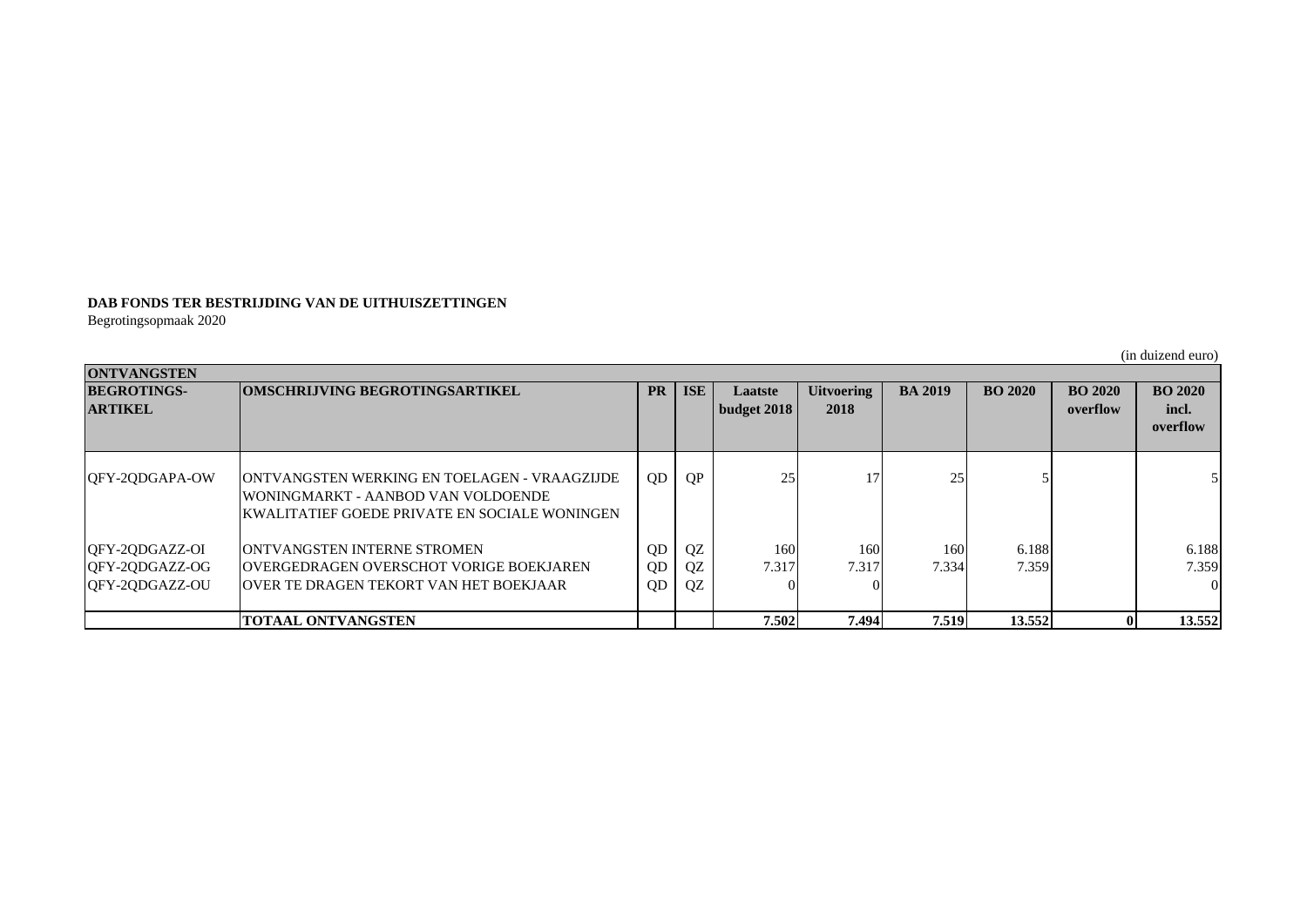(in duizend euro)

| <b>UITGAVEN</b>                  |                                                                                        |    |                 |                            |            |                 |            |                |            |                |            |                         |            |                               |            |
|----------------------------------|----------------------------------------------------------------------------------------|----|-----------------|----------------------------|------------|-----------------|------------|----------------|------------|----------------|------------|-------------------------|------------|-------------------------------|------------|
| <b>BEGROTINGS-</b>               | <b>OMSCHRIJVING BEGROTINGSARTIKEL</b>                                                  |    | PR   ISE        | <b>Laatste budget 2018</b> |            | Uitvoering 2018 |            | <b>BA 2019</b> |            | <b>BO 2020</b> |            | <b>BO 2020 overflow</b> |            | <b>BO</b> 2020 incl. overflow |            |
| <b>ARTIKEL</b>                   |                                                                                        |    |                 |                            |            |                 |            |                |            |                |            |                         |            |                               |            |
|                                  |                                                                                        |    |                 | <b>VAK</b>                 | <b>VEK</b> | <b>VAK</b>      | <b>VEK</b> | <b>VAK</b>     | <b>VEK</b> | <b>VAK</b>     | <b>VEK</b> | <b>VAK</b>              | <b>VEK</b> | <b>VAK</b>                    | <b>VEK</b> |
| QFY-3QDG2PC-WT                   | WERKING EN TOELAGEN - VRAAGZIJDE WONINGMARKT -<br><b>BETAALBAAR EN WOONZEKER HUREN</b> |    | QD QP           | 160                        | 16         |                 | 160        | 160            |            | 6166           | 6166       |                         |            | 6166                          | 6166       |
| QFY-3QDG2ZZ-OH<br>QFY-3QDG2ZZ-OV | OVERGEDRAGEN TEKORT VORIGE BOEKJAREN<br>OVER TE DRAGEN OVERSCHOT VAN HET BOEKJAAR      | QD | $QD$ $QZ$<br>QZ |                            | 7.342      |                 | 7.334      |                | 7.359      |                | 7.386      |                         |            |                               | 7.386      |
|                                  | <b>TOTAAL UITGAVEN</b>                                                                 |    |                 | <b>1601</b>                | 7.502      |                 | 7.494 l    | 160I           | 7.519      | 6.166          | 13.552     |                         |            | 6.166                         | 13.552     |